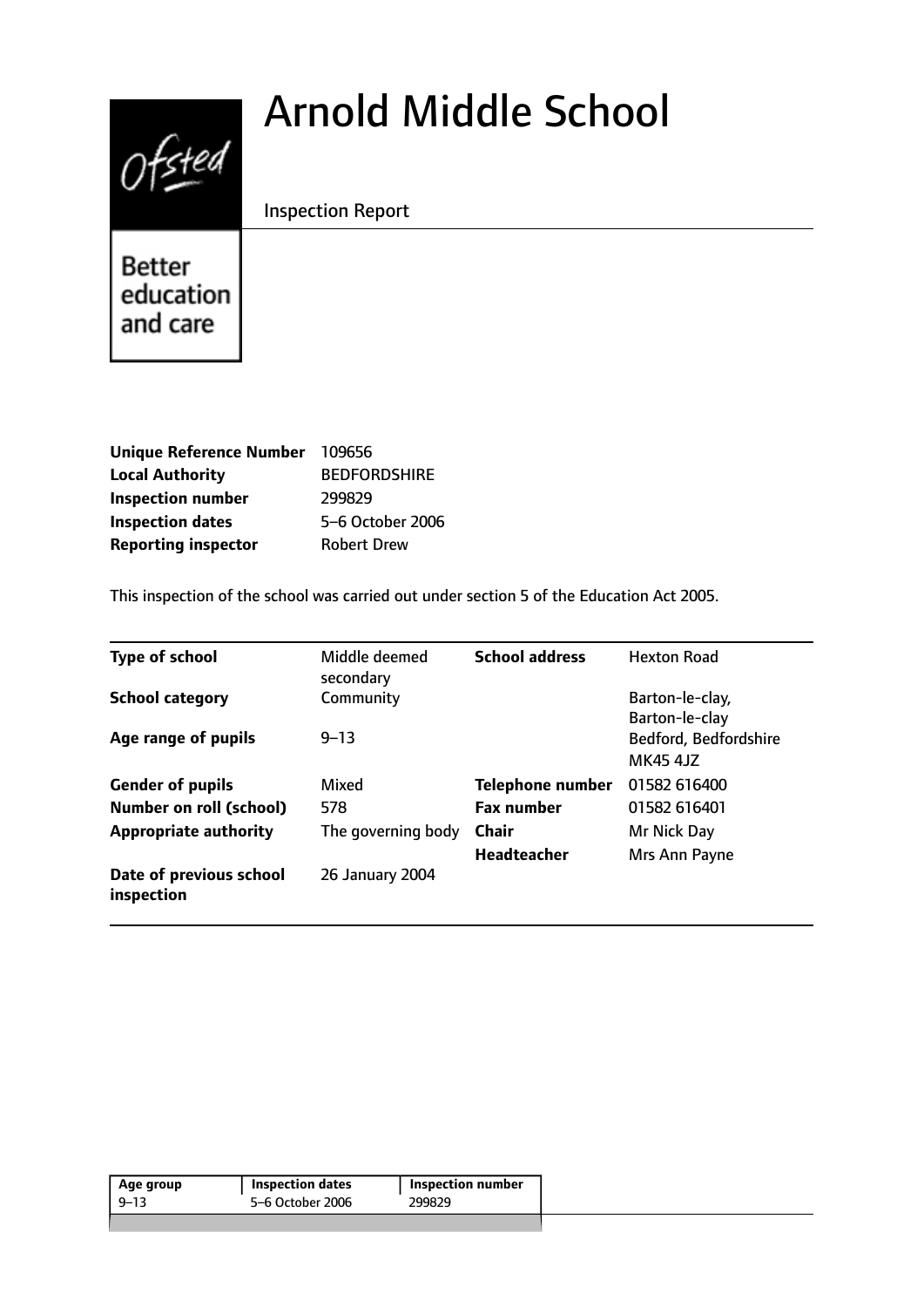© Crown copyright 2006

Website: www.ofsted.gov.uk

This document may be reproduced in whole or in part for non-commercial educational purposes, provided that the information quoted is reproduced without adaptation and the source and date of publication are stated.

Further copies of this report are obtainable from the school. Under the Education Act 2005, the school must provide a copy of this report free of charge to certain categories of people. A charge not exceeding the full cost of reproduction may be made for any other copies supplied.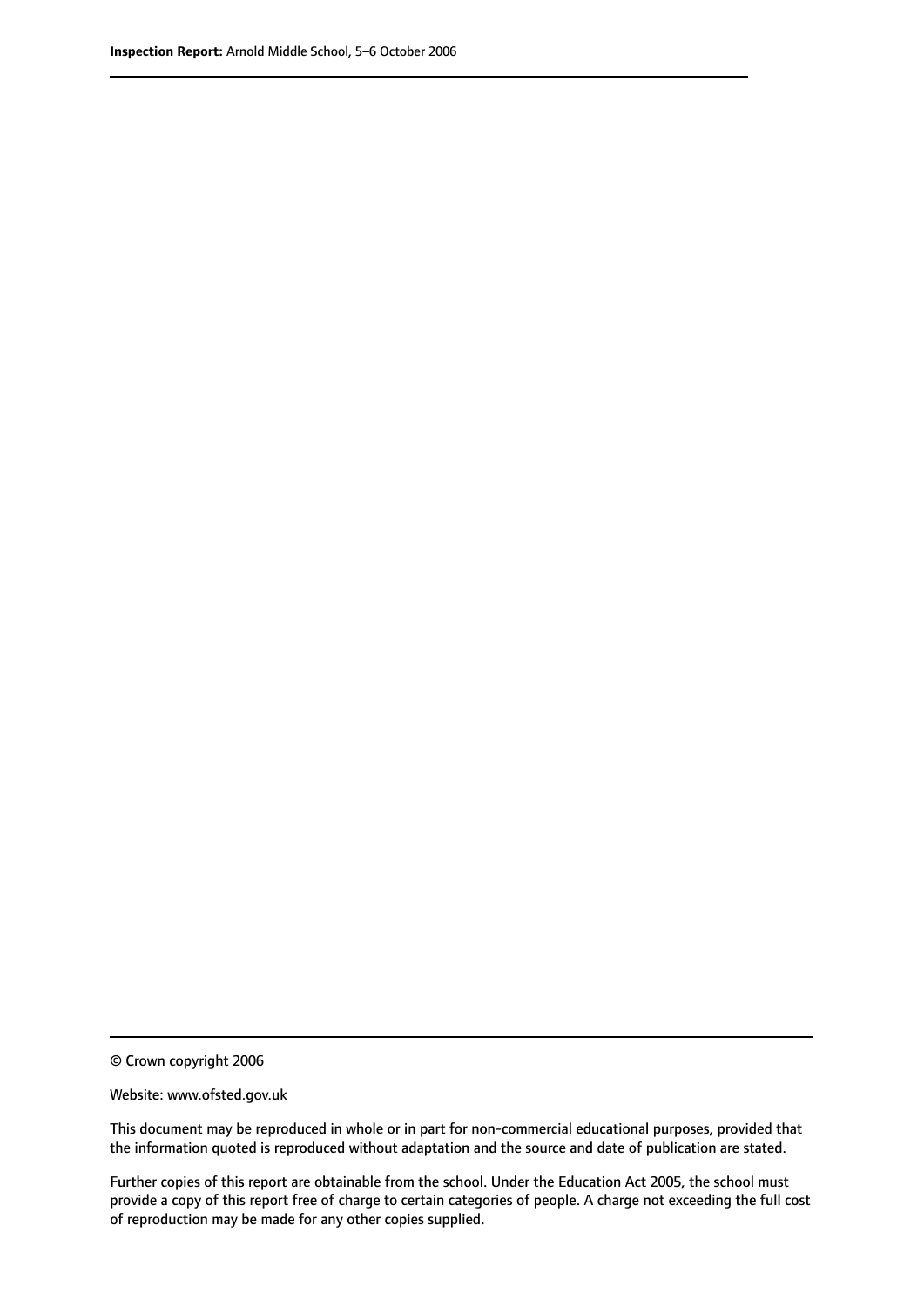# **Introduction**

The inspection was carried out by three Additional Inspectors.

## **Description of the school**

The school serves pupils from several villages north of Luton in Bedfordshire. It is larger than average for a middle school and numbers are rising. Pupils enter with above average attainment and, on balance, are economically and socially advantaged. The great majority are White British while very small numbers come from several minority ethnic backgrounds. A broadly average proportion of pupils have learning difficulties and disabilities, while the school also makes specialist provision for pupils with autism from the county as a whole. The headteacher took up post just before the inspection of January 2004. A new chair of governors was appointed in the weeks preceding the current inspection.

## **Key for inspection grades**

| Grade 1 | Outstanding  |
|---------|--------------|
| Grade 2 | Good         |
| Grade 3 | Satisfactory |
| Grade 4 | Inadequate   |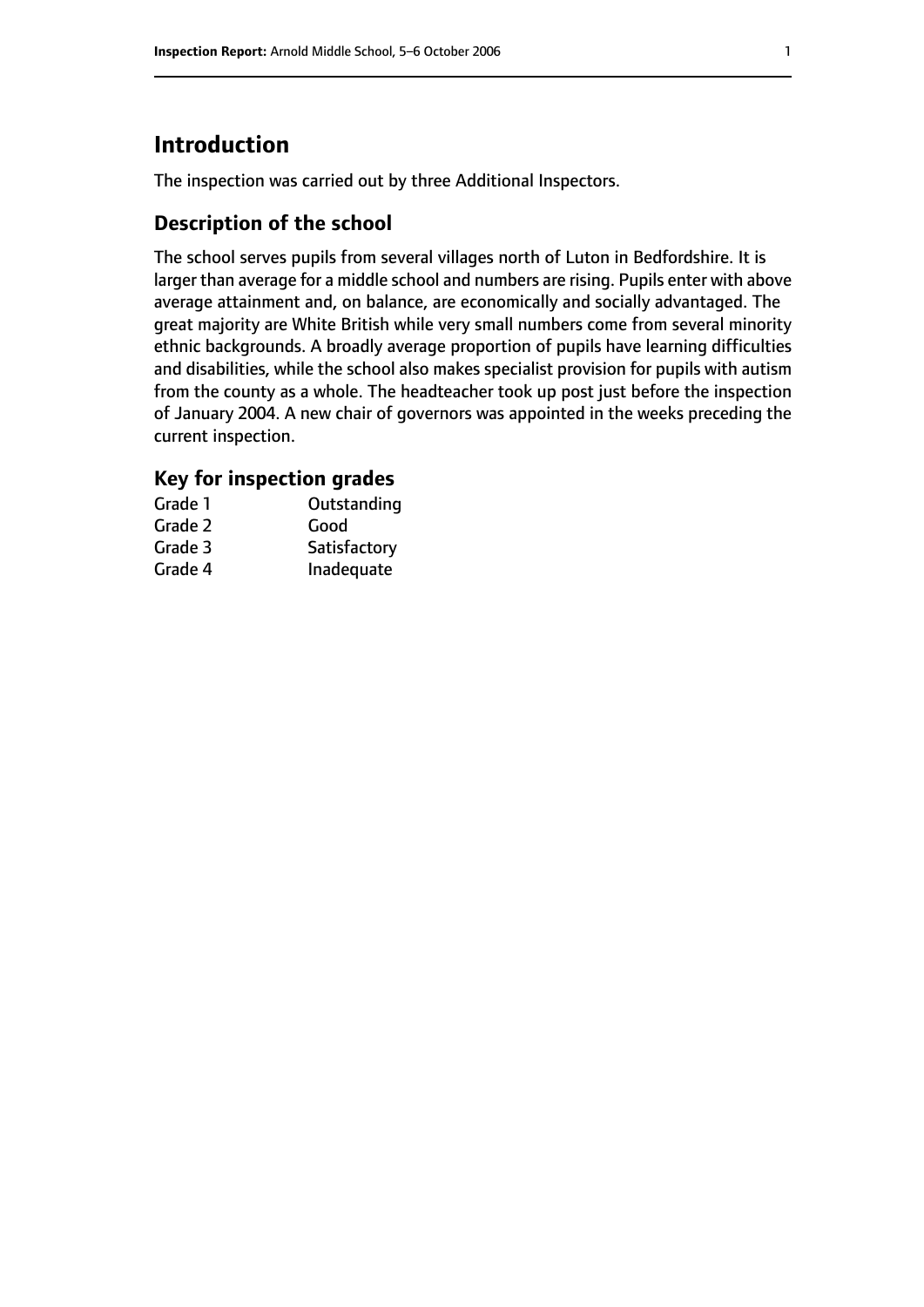# **Overall effectiveness of the school**

#### **Grade: 3**

This school was judged to be underachieving in 2004 because progress was insufficient in English, mathematics, information and communication technology (ICT) and geography and because teaching and learning were unsatisfactory. Overall effectiveness is now satisfactory because of good improvement on most of these issues and sufficient upgrading elsewhere. The school demonstrates a good capacity to improve further. In each of the core subjects, standards are above average in national tests at the end of Year 6. In mathematics and science, this amounts to satisfactory progress in relation to the pupils' attainment on entry in Year 5. Gains are less in English, but recent improvements show that progress in this subject is now adequate. When pupils leave the school in Year 8, their performance in interim tests is significantly above national levels in mathematics and above average in English and science. The most recent results for Key Stage 2 show many more pupils gaining the higher levels in English than in previous years. This reflects improved strategies for challenging able pupils, including better use of assessment data. The school has been successful in promoting strong leadership and better teaching in mathematics, maintaining high standards in science and transforming geography from a weaknessto a strength. It has also sustained existing success in art and design, design and technology, French, music and physical education. Pupil's personal development is good and the great majority behave well. Attendance is significantly above average and in the last two years, exclusions have been greatly reduced to modest levels. Pupils' awareness of how to act safely is high because of an effective personal and social education policy. The marked prominence of physical education in pupils' lives and a wise policy on lunch-time menus are contributing well to healthy life-styles for the great majority of pupils. The curriculum, formerly over-complex for many pupils, is now good. In some respects it is very good, but, outside English lessons, literacy is not reinforced as strongly as it should be. The school also offers a very wide range of extra-curricular activities. These include many opportunities to contribute to the school and wider community. The impact of these opportunities is evident in the large numbers of pupils who participate in charity work and community projects. Pupils have a sound grasp of the basic skills required for future economic well being and field work in the local shopping areas adds realism to their understanding. Care, guidance and support are good, with particularly effective help being given to pupils with autism and those having learning difficulties and disabilities. Teaching and learning are satisfactory overall, with areas of very good practice. Individual staff and some departments produce consistently good lessons. The strong pace and high levels of challenge in the best lessons seen by inspectors ensure very good progress and clear enjoyment by pupils. In English, teaching and learning are satisfactory, leading to progress which is less than in other core subjects, but is nevertheless broadly adequate. The tendency towards too much direction by teachers is more common in satisfactory lessons, where pupils have less scope to participate actively and reveal the depth or limitations of their knowledge. Leadership and management are good. The headteacher and key staff have dealt well with most of the weaknesses identified by the 2004 inspection and have made adequate gains in English provision. They show good capacity for raising standards further. Subject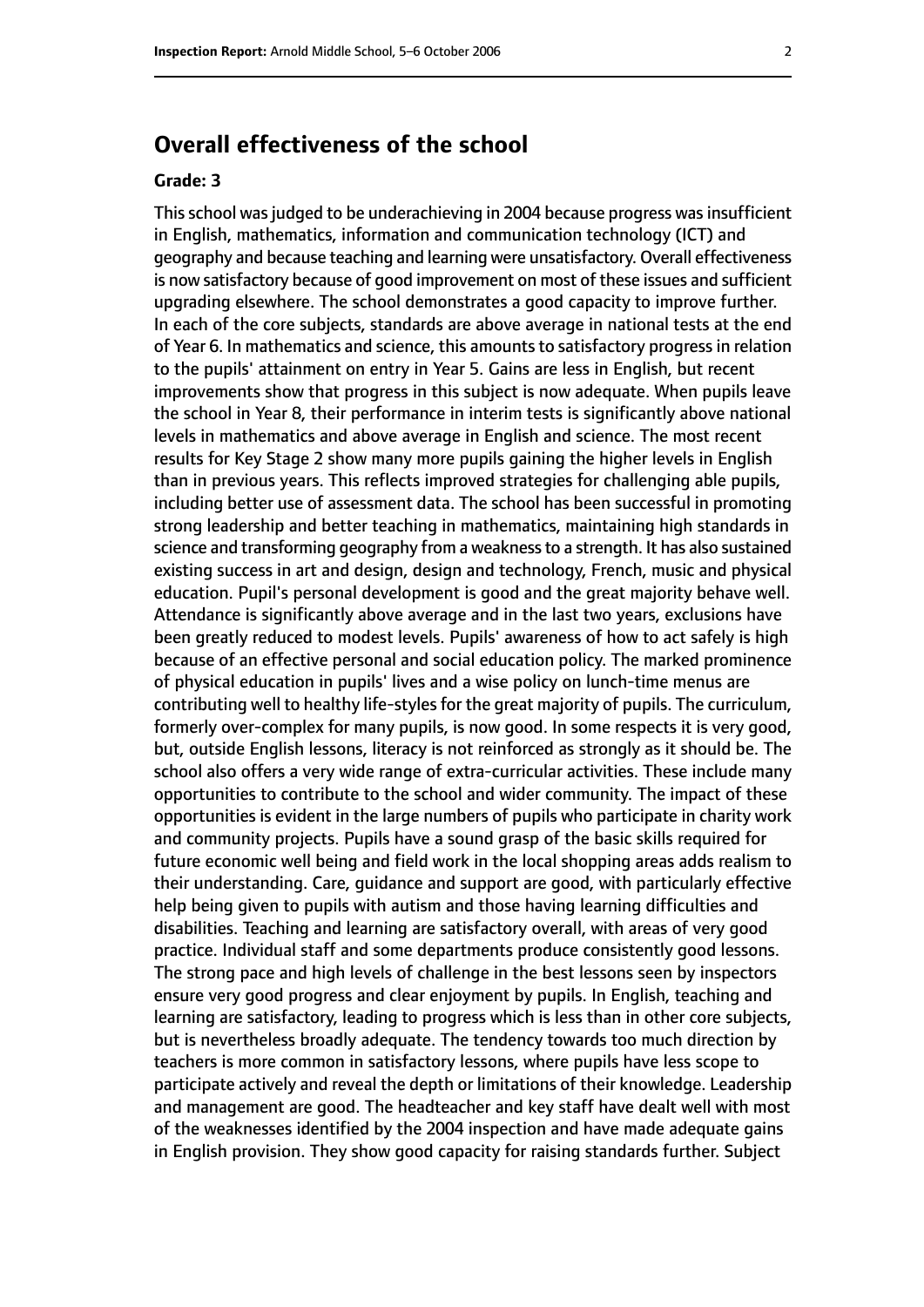leadership is generally much better and senior leaders monitor and support colleagues thoroughly, with a good impact in most cases. They have been particularly successful in encouraging relatively inexperienced staff to rise to the challenge of running a department well. While leadership and management in English are now satisfactory, the drive and rigour that promote consistently high challenge in other subjects is lacking. It is clear that governors are acquiring much better information about their school than formerly and their links with specific aspects of its work are good. They fulfil their strategic role satisfactorily and they support senior leaders well.

### **What the school should do to improve further**

- Take decisive action to raise the quality of leadership and management in English to match that of the other core subjects and ensure good progress for pupils. - Ensure that all subjects contribute well to the development of pupils' literacy skills. - Raise the school's teaching quality so that it is consistently good, by focussing on pupils' progress during monitoring and by extending across the school the very good practice seen in several subjects.

# **Achievement and standards**

#### **Grade: 3**

Pupils reach above average standards by Year 6 and by the time they leave the school in Year 8. As standards are above average when they enter the school in Year 5, this indicates satisfactory achievement. However, pupils make better progress in mathematics and science and some of the foundation subjects, such as geography, than they do in English. This is because of the inconsistent teaching in English, where the best is vibrant and motivates pupils with practical activities and the least effective is pedestrian. Pupils refer to not liking lessons that make excessive use of text books and exercises. The school provides good support for pupils who need extra help with their learning so that they achieve well. Although it has identified the most able pupils, support arrangements for them are not as well developed.

## **Personal development and well-being**

#### **Grade: 2**

The personal development and well-being of pupils is good. Attendance is above average. Provision for spiritual, moral, social and cultural development is good. The school's policy for behaviour is consistently applied by all the adults and pupils behave well as a result. The school council is playing an increasing part in school life. Pupils say they enjoy life in school and this is supported by parents and carers, who say it is a happy and safe environment. Pupils are encouraged to adopt healthy lifestyles, as seen in the menus provided for school meals. Their contribution to the community is good. For example, they undertake charity work and contribute to the local fun run. Pupils are developing the satisfactory literacy, numeracy and ICT skills needed for their future economic well-being.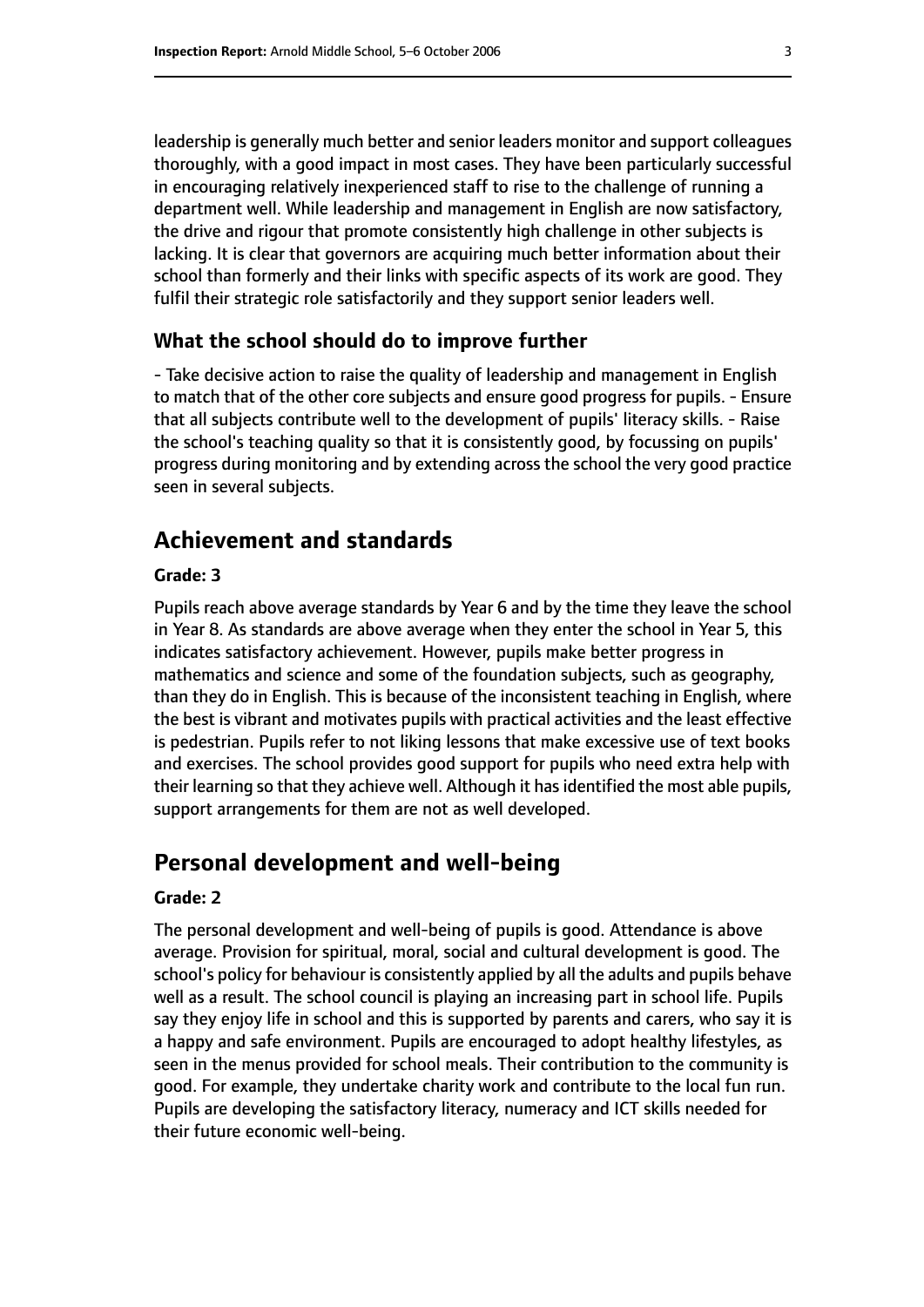# **Quality of provision**

## **Teaching and learning**

#### **Grade: 3**

Teaching and learning are satisfactory overall, and are good in science, physical education, music and geography. Where teaching and learning are most effective, teachers plan their lessons carefully to ensure that pupils, through the whole range of ability, make good progress. In these lessons, pupils and teachers are actively engaged in working together, which ensures that lessons progress at a brisk pace. Where teaching and learning are less effective, the level of challenge is not high enough. In some lessons, pupils are not encouraged to think and work independently. This happens when there is too much reliance on text books and worksheets. In English, there is a higher level of satisfactory teaching and a lower level of good or better teaching and pupils have not made the good progress evident elsewhere.

## **Curriculum and other activities**

#### **Grade: 2**

The school provides a good range of activities to help pupils to learn, both within lessons and in after-school clubs. All the required subjects are taught and learning is vitalised through a series of visits to places of interest, both in the United Kingdom and overseas, which pupils say they thoroughly enjoy. Visitors to school add interest to lessons, for example, when learning African drumming skills. The school's Values Education programme offers opportunities to reflect on values regarded as important. The accelerated Key Stage 3 curriculum adds interest and motivates pupils in addition to preparing them well for the next stage of their education. The school does not make enough use of ICT to support learning across the subjects, but has recently improved resources to enable this to happen. There are too few opportunities to develop their literacy skills through other subjects.

#### **Care, guidance and support**

#### **Grade: 2**

Care, quidance and support are good. All the necessary checks to ensure pupils' safety, protection and welfare are in place. There are very good procedures for pastoral support, including older pupils acting as'Active Listeners', and an anti-bullying council. As a result, pupils say they feel safe and free from bullying or intimidation. Those who need extra help with their learning are identified early and given good support so that they achieve well. Pupils know how well they are doing because teachers regularly set them targets and explain what they need to do to reach them. Those in the unit for autistic children are very well supported and make very good progress as a consequence. Although pupils have clear targets to help them to achieve better, the guidance they get in English has not been as secure as that in other subjects so that improvements have not matched those in mathematics and science.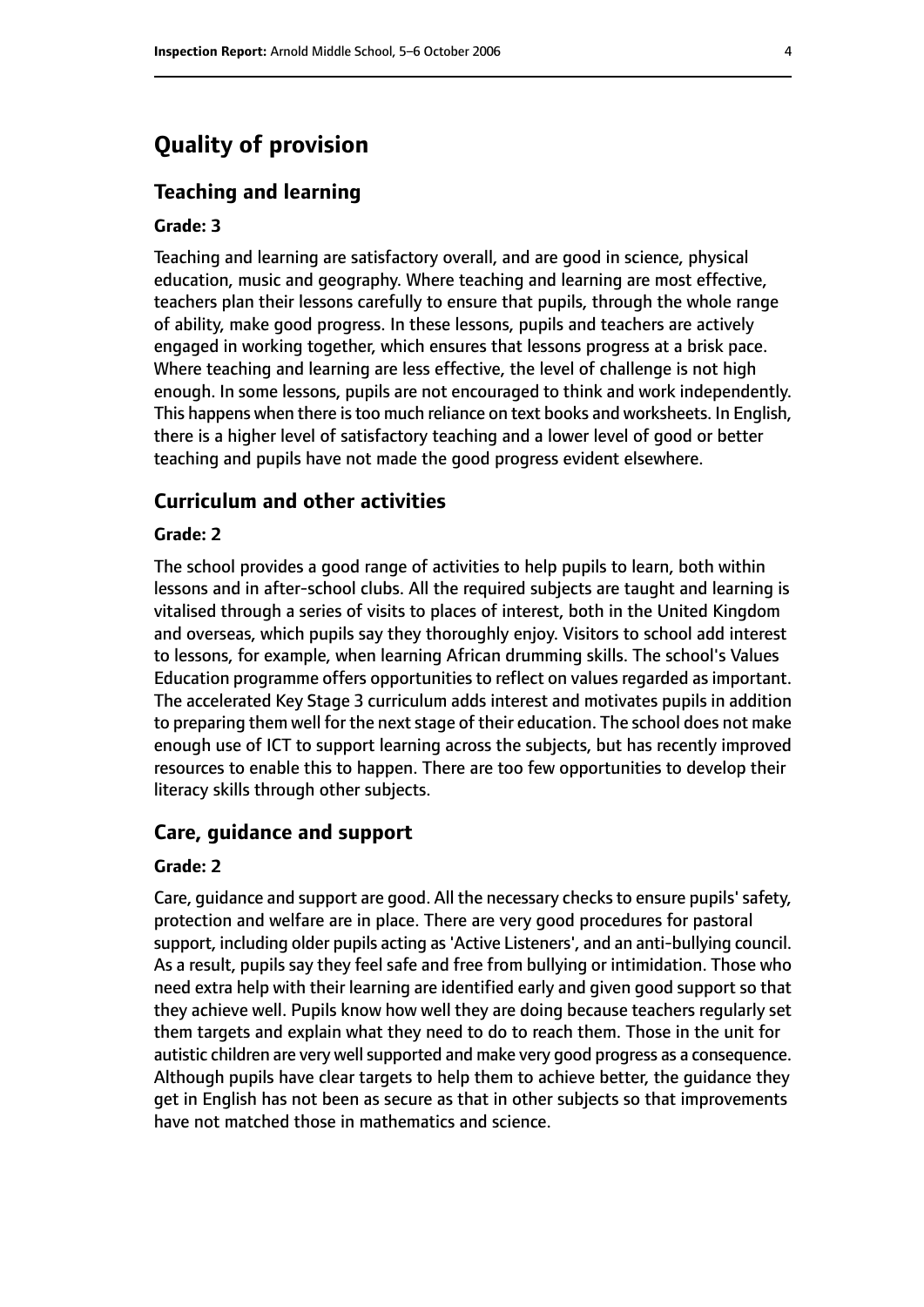## **Leadership and management**

#### **Grade: 2**

The school is led and managed well. The Headteacher, governors and senior staff set a clear agenda for improvement and have gained good support from colleagues, parents and pupils. They have enjoyed success in raising standards and the quality of provision in several areas, especially in mathematics, while established strengths, for instance in physical education, have been maintained or enhanced. This success results from good new appointments, effective middle management training and sound monitoring and support of teaching. While much improved, monitoring of teaching does not focus sufficiently on evidence of pupils' progress in lessons. Improvement in English has been slower but enough to ensure that leadership of the subject and teaching quality help pupils to make sufficient progress. Gains have been greatest where the school has placed its focus, for instance, in driving up the performance of higher-attaining pupils. The work of leadership and management since the last inspection indicates that the school has good capacity to make the further improvement. At every level the governing body, senior leaders and middle leadership - those in post are collectively stronger than in 2004 and have demonstrated a growing ability to change and upgrade provision. With satisfactory overall achievement by pupils, value for money is also satisfactory.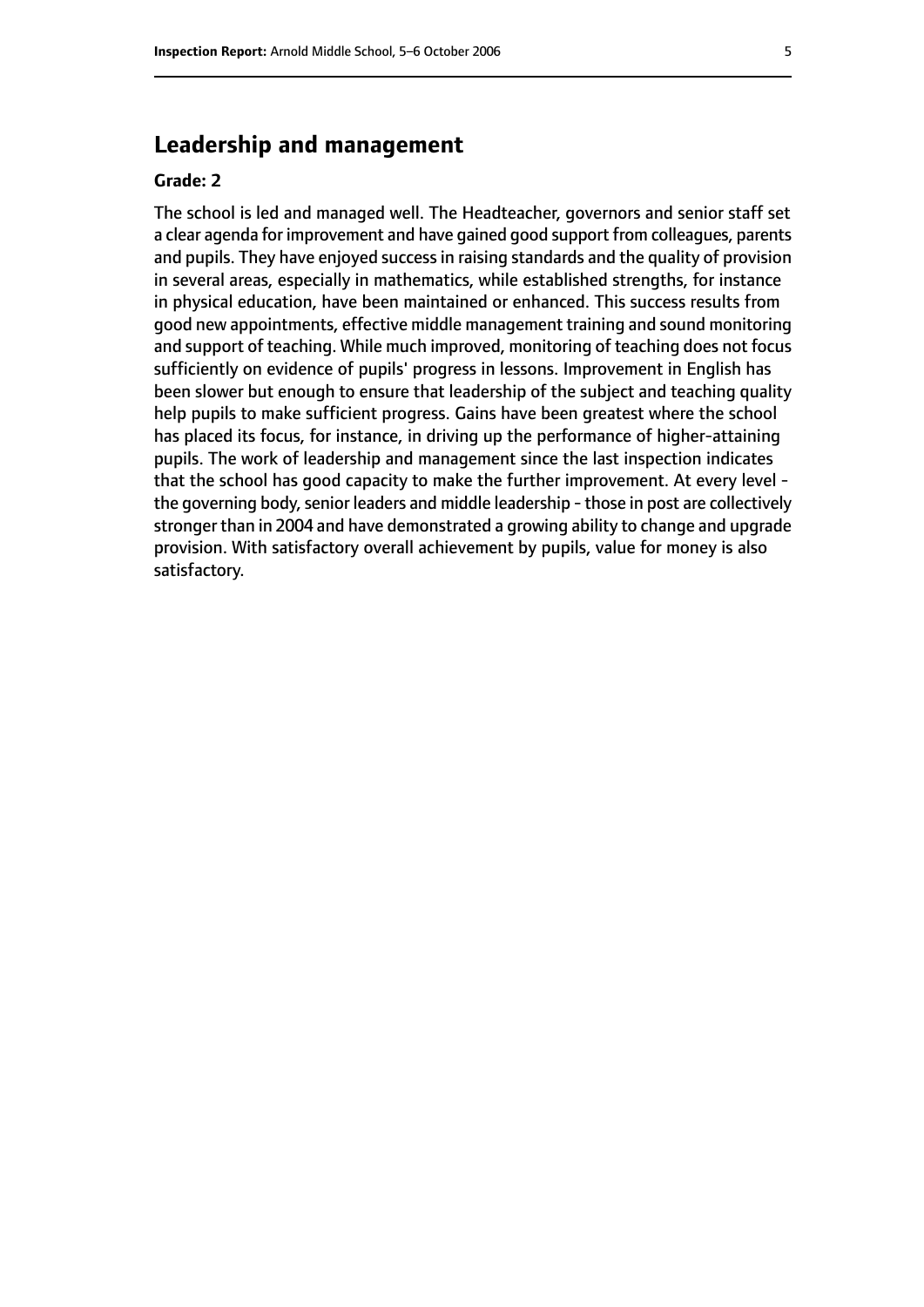**Any complaints about the inspection or the report should be made following the procedures set out inthe guidance 'Complaints about school inspection', whichis available from Ofsted's website: www.ofsted.gov.uk.**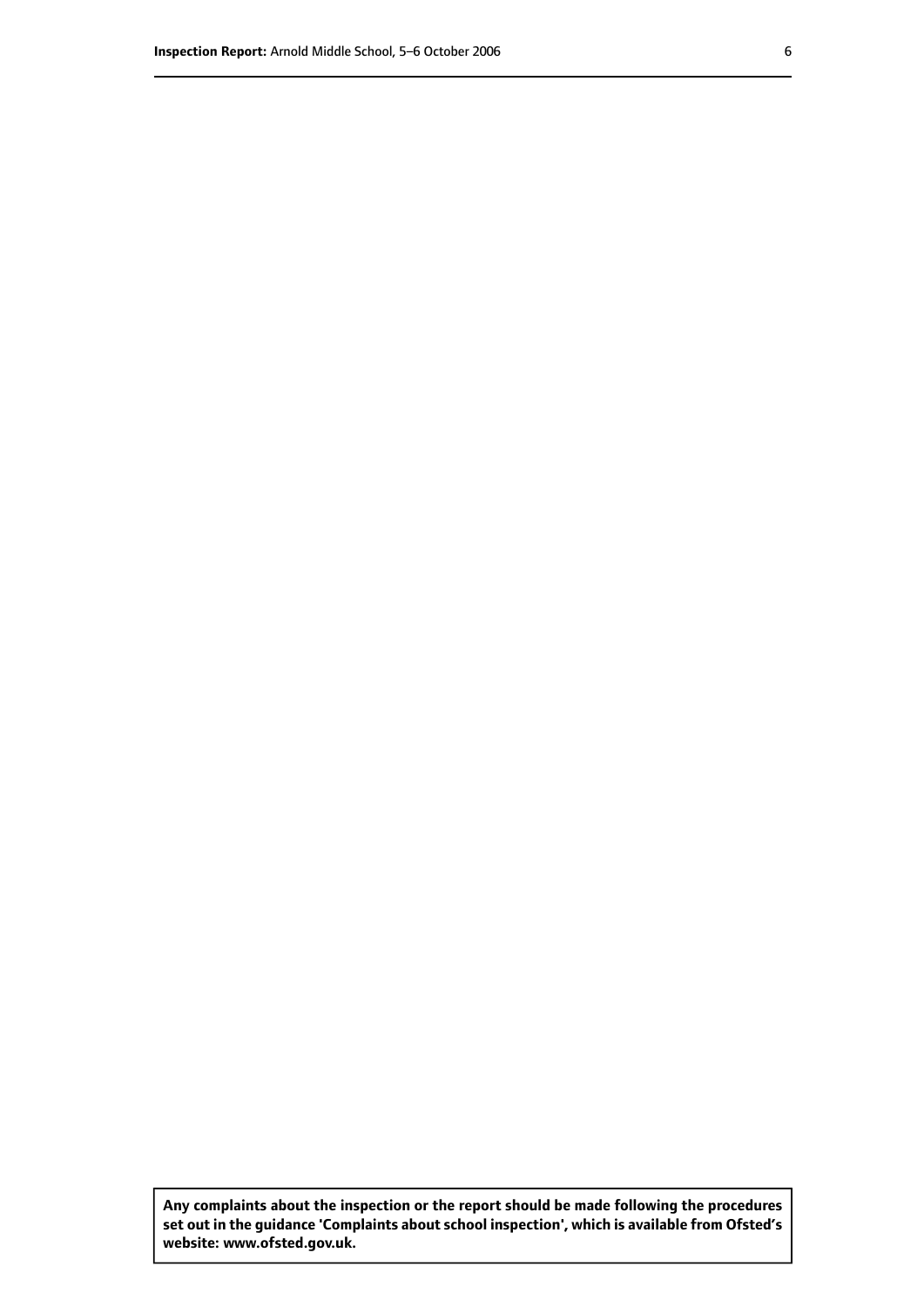# **Inspection judgements**

| $^{\circ}$ Key to judgements: grade 1 is outstanding, grade 2 good, grade 3 satisfactory, and grade 4 $^{\circ}$ | School         |
|------------------------------------------------------------------------------------------------------------------|----------------|
| inadequate                                                                                                       | <b>Overall</b> |

# **Overall effectiveness**

| How effective, efficient and inclusive is the provision of education, integrated<br>care and any extended services in meeting the needs of learners? |     |
|------------------------------------------------------------------------------------------------------------------------------------------------------|-----|
| How well does the school work in partnership with others to promote learners'<br>well-being?                                                         |     |
| The effectiveness of the school's self-evaluation                                                                                                    |     |
| The capacity to make any necessary improvements                                                                                                      |     |
| Effective steps have been taken to promote improvement since the last<br>inspection                                                                  | Yes |

## **Achievement and standards**

| How well do learners achieve?                                                                               |  |
|-------------------------------------------------------------------------------------------------------------|--|
| The standards <sup>1</sup> reached by learners                                                              |  |
| How well learners make progress, taking account of any significant variations between<br>groups of learners |  |
| How well learners with learning difficulties and disabilities make progress                                 |  |

# **Personal development and well-being**

| How good is the overall personal development and well-being of the<br>learners?                                  |  |
|------------------------------------------------------------------------------------------------------------------|--|
| The extent of learners' spiritual, moral, social and cultural development                                        |  |
| The behaviour of learners                                                                                        |  |
| The attendance of learners                                                                                       |  |
| How well learners enjoy their education                                                                          |  |
| The extent to which learners adopt safe practices                                                                |  |
| The extent to which learners adopt healthy lifestyles                                                            |  |
| The extent to which learners make a positive contribution to the community                                       |  |
| How well learners develop workplace and other skills that will contribute to<br>their future economic well-being |  |

# **The quality of provision**

| $\mid$ How effective are teaching and learning in meeting the full range of the $\mid$<br>learners' needs? |  |
|------------------------------------------------------------------------------------------------------------|--|
| How well do the curriculum and other activities meet the range of needs<br>and interests of learners?      |  |
| How well are learners cared for, guided and supported?                                                     |  |

 $^1$  Grade 1 - Exceptionally and consistently high; Grade 2 - Generally above average with none significantly below average; Grade 3 - Broadly average to below average; Grade 4 - Exceptionally low.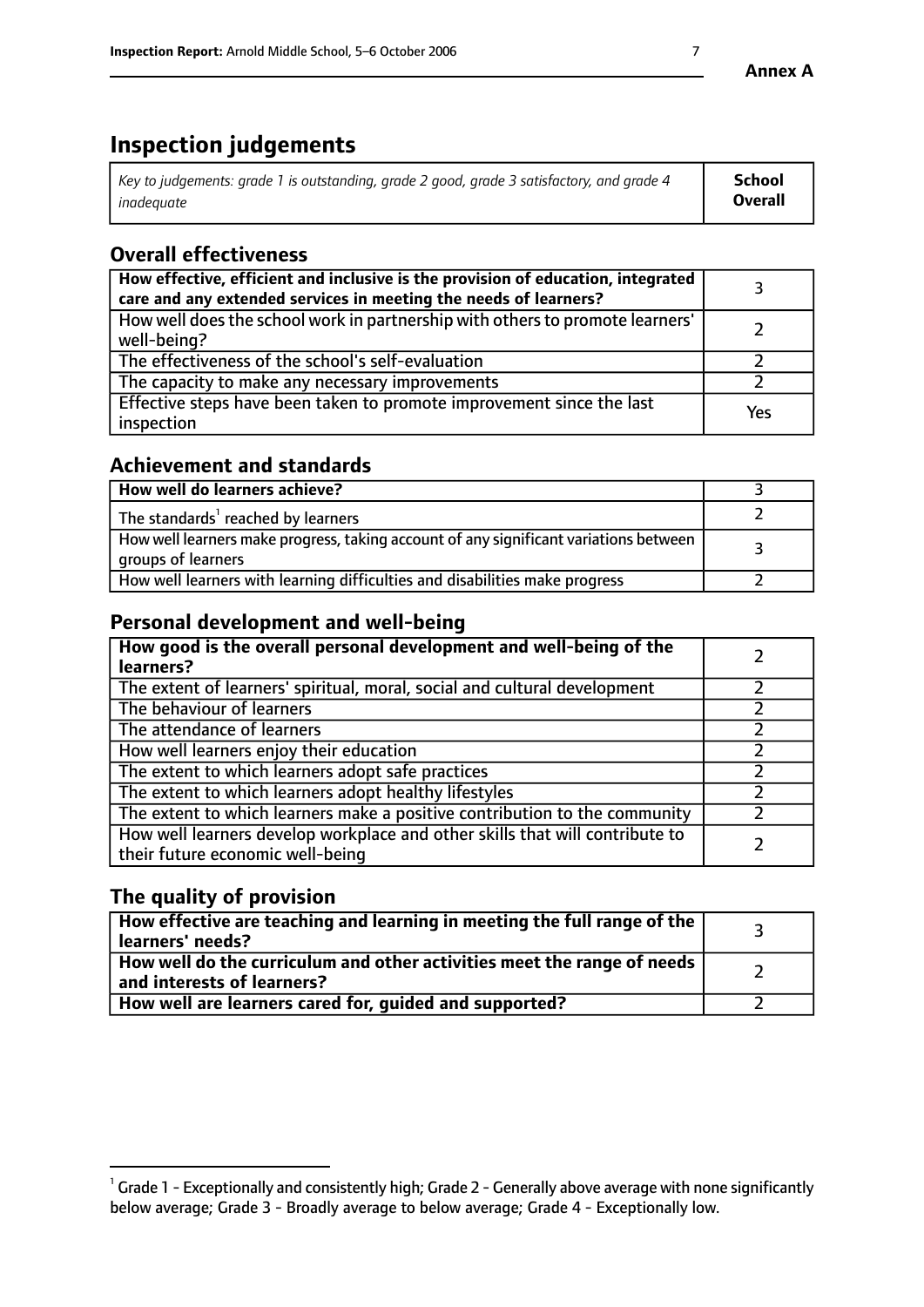# **Leadership and management**

| How effective are leadership and management in raising achievement<br>and supporting all learners?                                              |     |
|-------------------------------------------------------------------------------------------------------------------------------------------------|-----|
| How effectively leaders and managers at all levels set clear direction leading<br>to improvement and promote high quality of care and education |     |
| How effectively performance is monitored, evaluated and improved to meet<br>challenging targets                                                 |     |
| How well equality of opportunity is promoted and discrimination tackled so<br>that all learners achieve as well as they can                     |     |
| How effectively and efficiently resources, including staff, are deployed to<br>achieve value for money                                          | З   |
| The extent to which governors and other supervisory boards discharge their<br>responsibilities                                                  | 3   |
| Do procedures for safequarding learners meet current government<br>requirements?                                                                | Yes |
| Does this school require special measures?                                                                                                      | No  |
| Does this school require a notice to improve?                                                                                                   | No  |